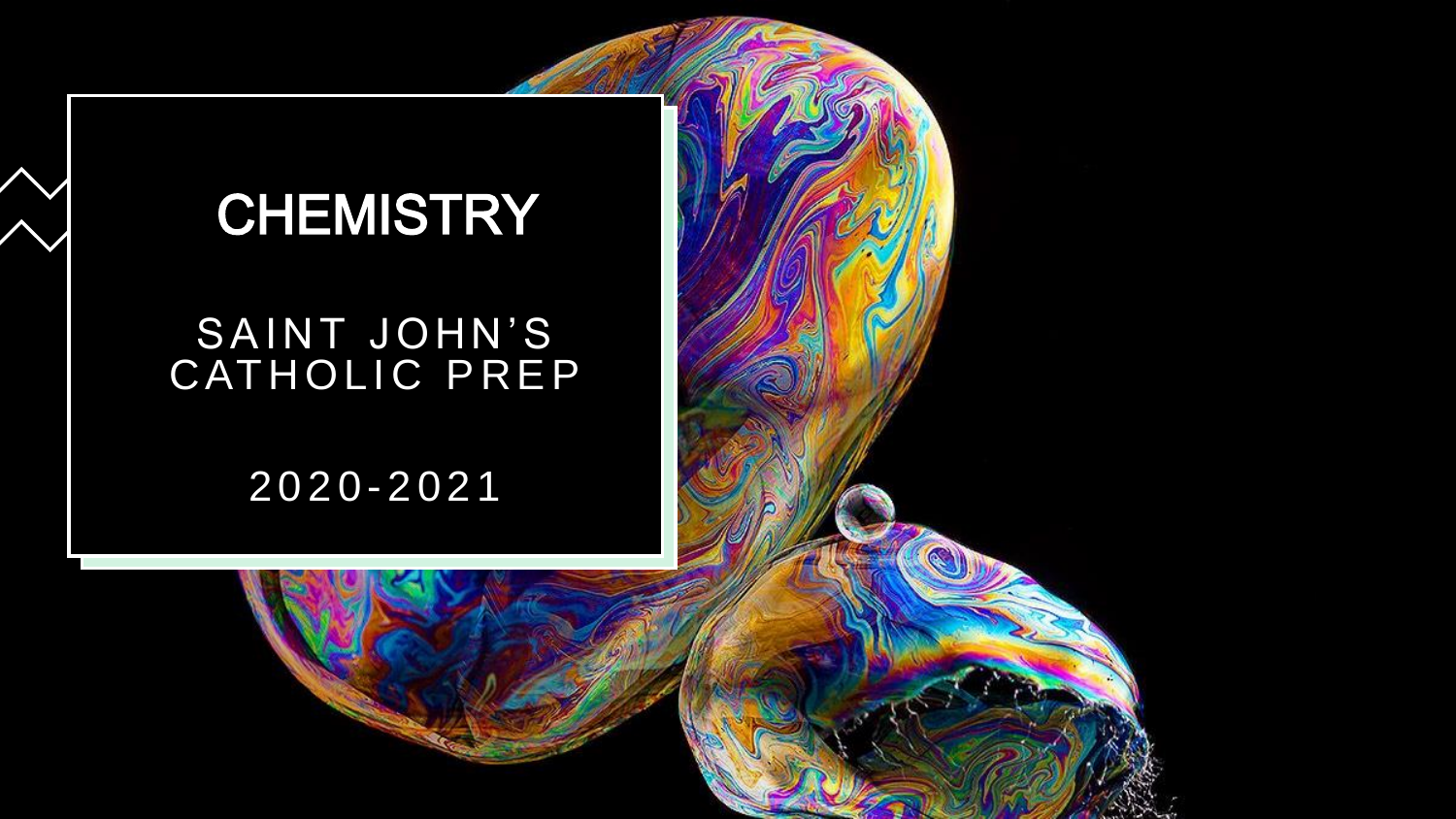

### Dr. Erin Smith

#### • About me:

- Born and raised in Elkhart County, Northern Indiana
- Ball State University
	- BS: Chemistry
	- Minor: Environmental Management
- Purdue University
	- PhD: Inorganic Chemistry
	- Thesis: Kinetics of Group IV Homogeneous Single-Site Olefin Polymerization Catalysts

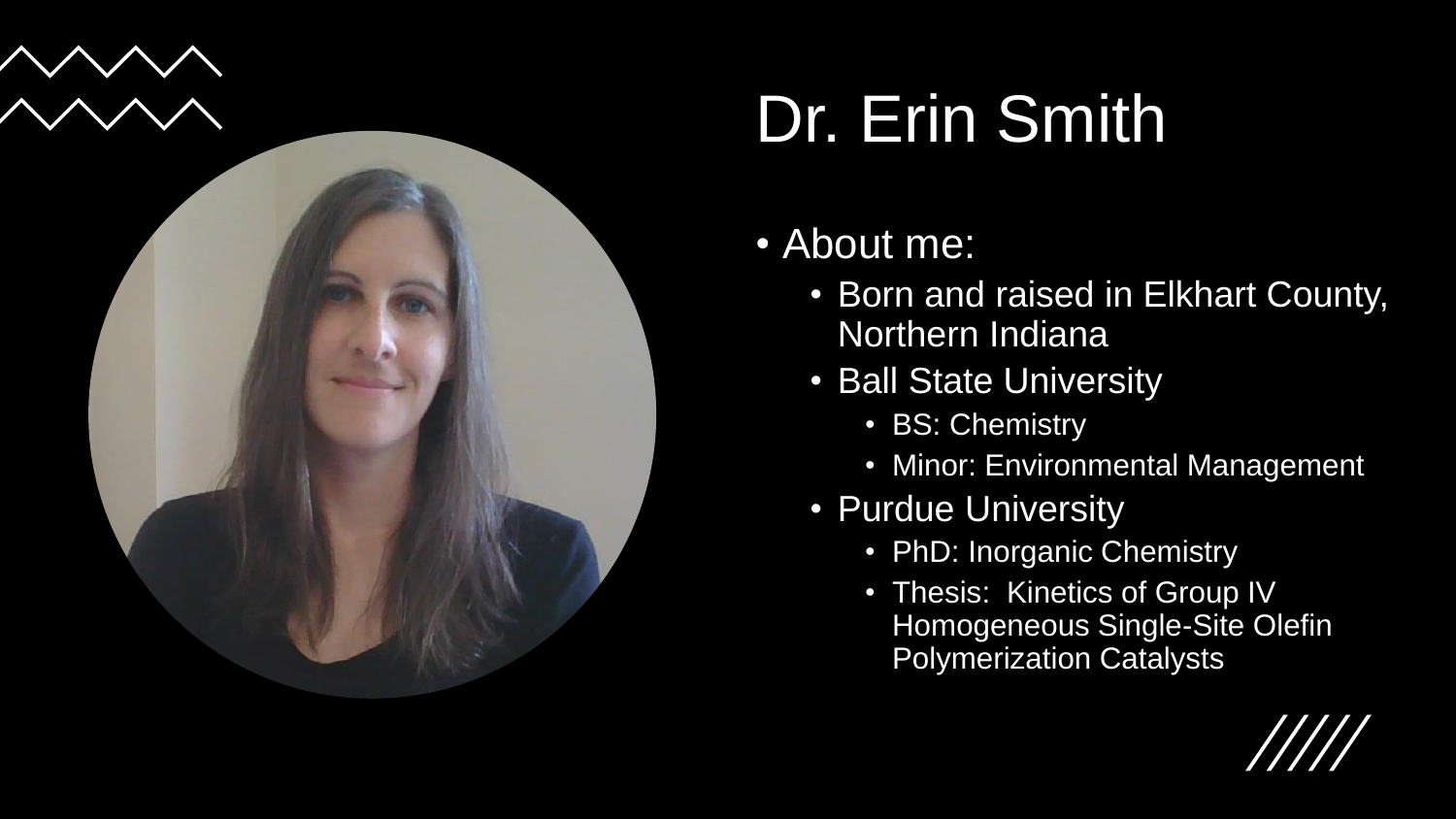## Chemistry at SJCP

- •Philosophy
	- Objectives:
		- Developing critical thinking and problem-solving skills
		- Forming informed citizens
	- Methods:
		- Modeling
		- Guided problem solving
		- Experiential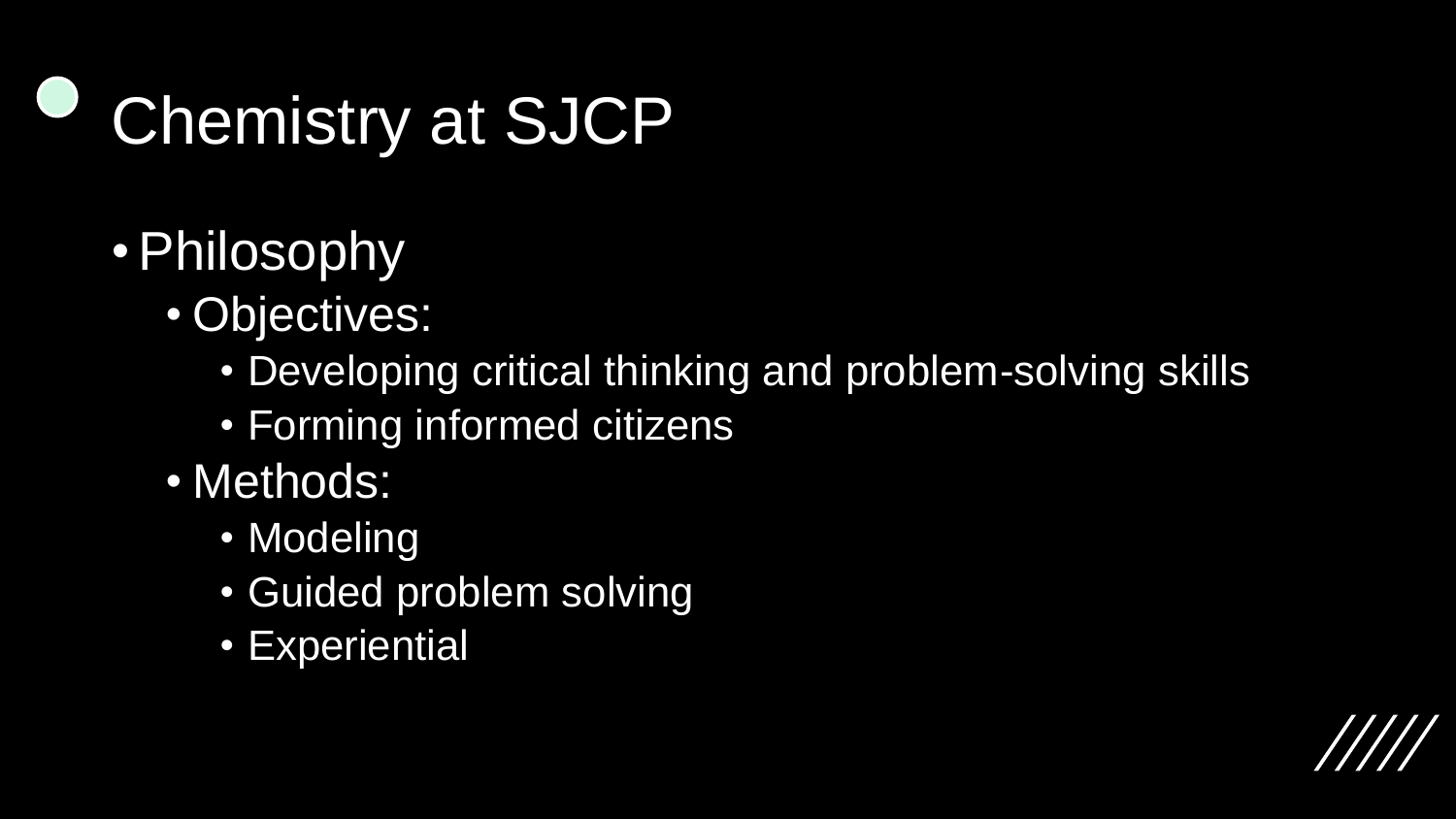

- •Student Experience
	- Warm-up
		- Beginning of class
		- Bring focus to the day's lesson
	- Homework
		- Designed to develop newly learned skills
	- Questions and Collaboration
	- Laboratory
		- Designed to reinforce chemistry concepts

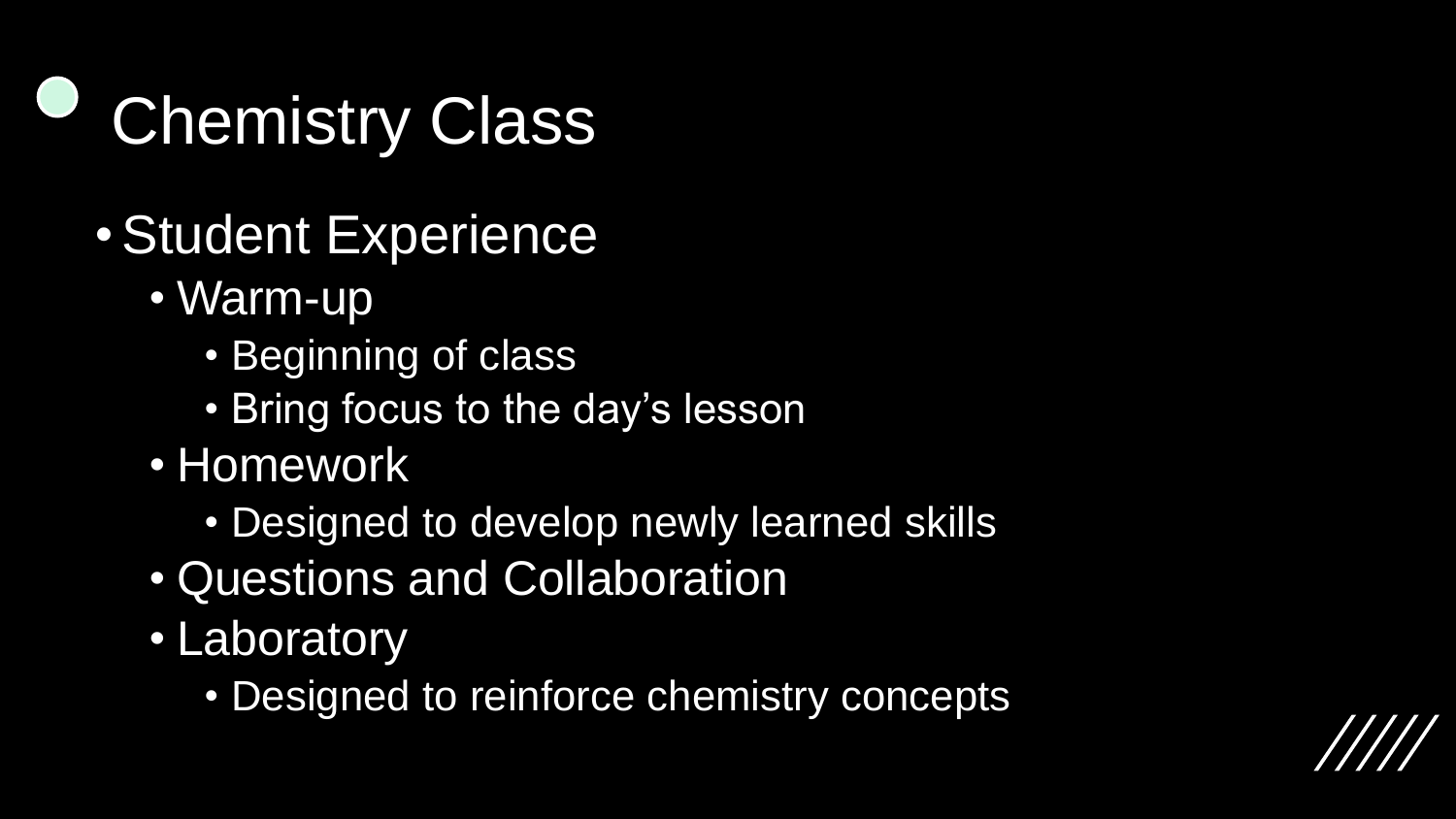### The 2020-2021 School Year

- •What's different this year?
	- •Small class-sizes
	- Longer class periods
	- Hybrid learning: in class and via Zoom
	- •Technology
		- Google Docs
		- Microsoft Whiteboard
	- Health and Safety
		- Face masks and social distancing

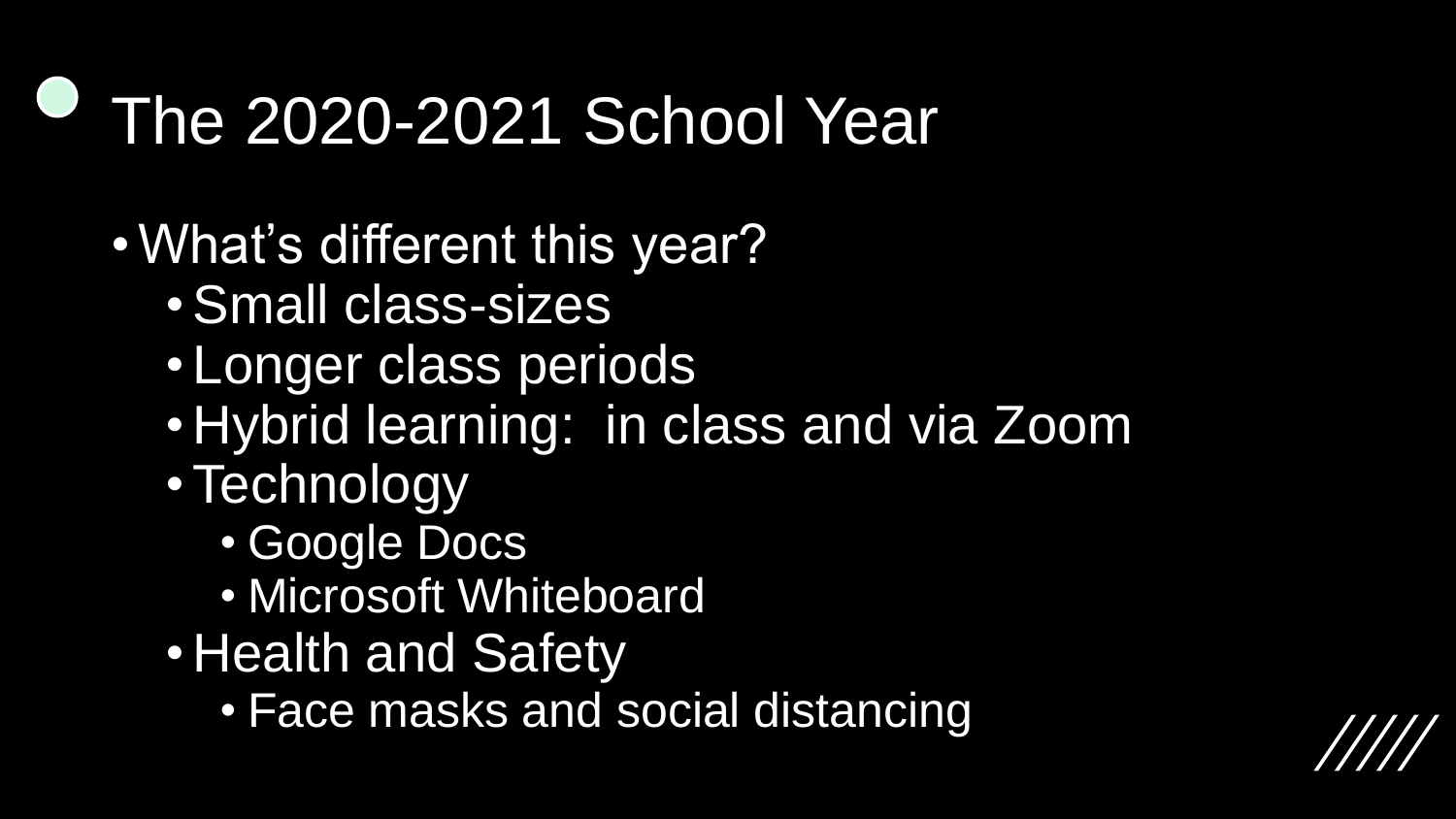

- Monday-Thursday 3:00-3:45pm
	- Via Zoom
	- By appointment (email me for appointment)
- •Friday 10:00-11:00am
	- Via Zoom
	- Open Office Hour

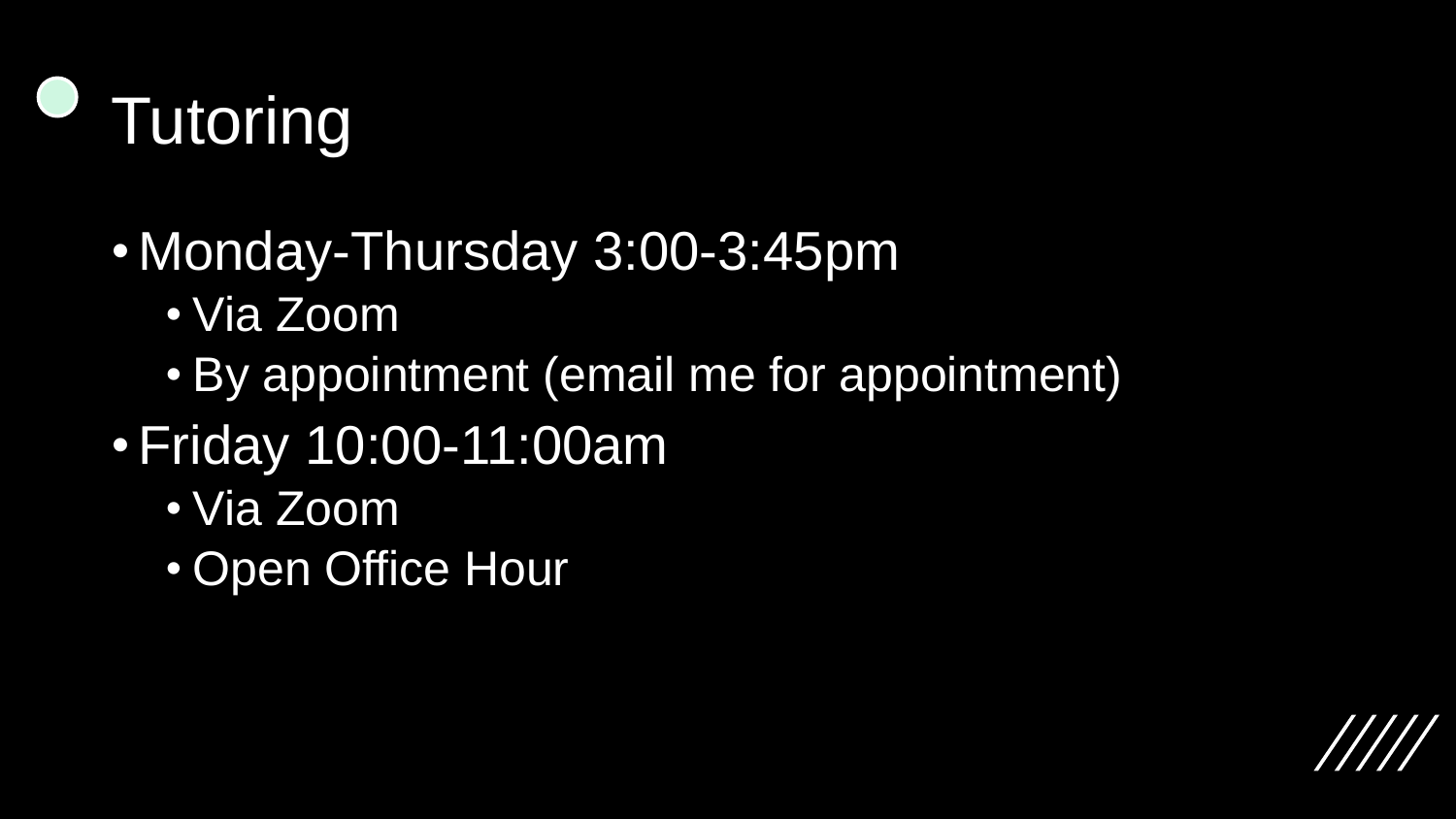# Google Classroom

- •Ask your child about access to Google Classroom
- •"Course Materials"
	- Course syllabus
		- Required materials
		- Class policies
		- Outline of units covered